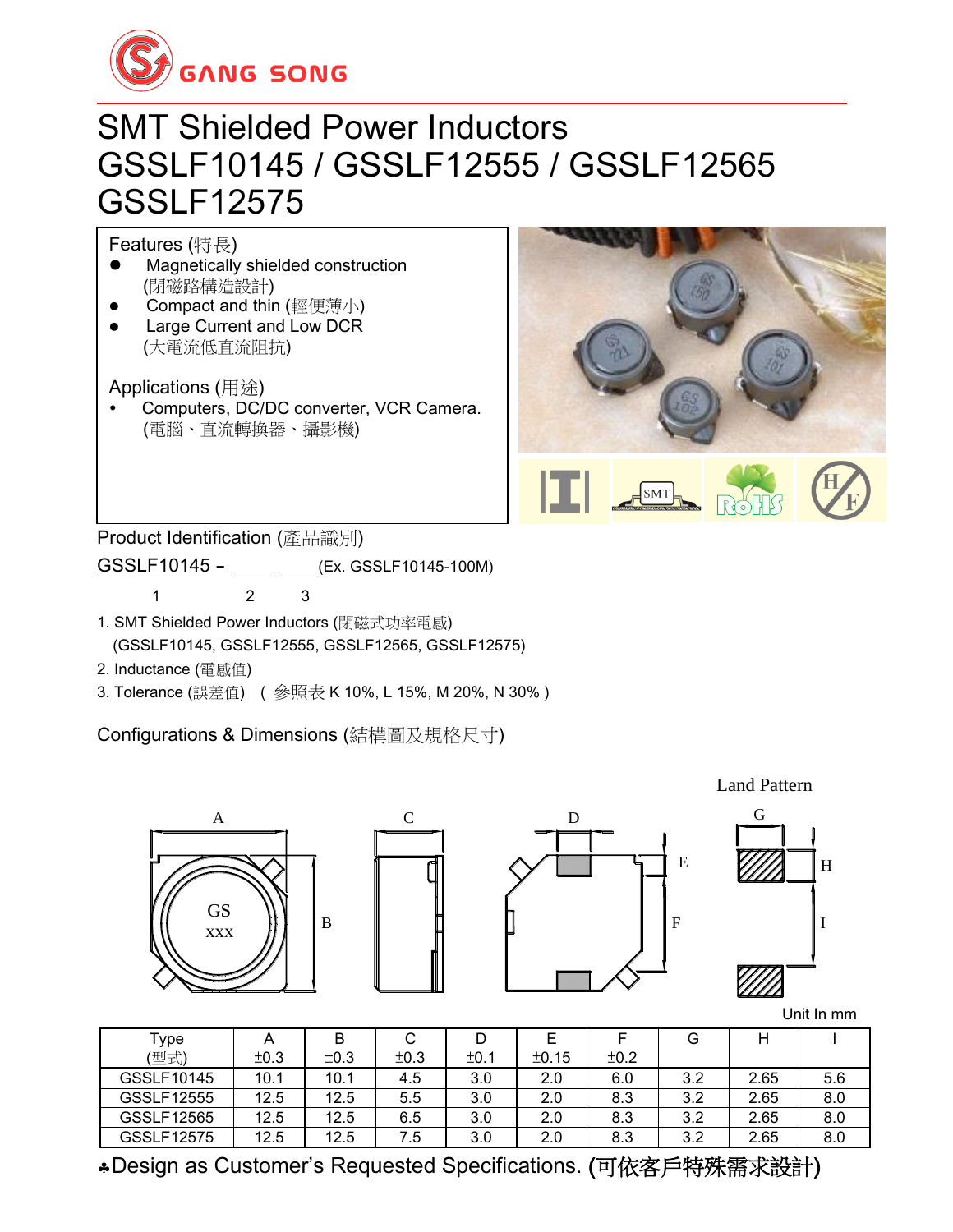

### SMT Shielded Power Inductors GSSLF10145

Electrical Characteristics for GSSLF10145 Series [GSSLF10145 系列電子特性規格]

| <b>Part Number</b> | Inductance | Test Freq. | $DCR(\Omega)$ | IDC(A) |
|--------------------|------------|------------|---------------|--------|
|                    | $(\mu H)$  | (KHz)      | $(\pm 20\%)$  | (max)  |
| 號<br>品<br>料<br>產   | 電 感 值 (L)  | 測試頻率       | 直流阻抗          | 定格電流   |
| GSSLF10145 - 100M  | 10.00      |            | 0.0364        | 3.00   |
| GSSLF10145 - 150M  | 15.00      |            | 0.0472        | 2.40   |
| GSSLF10145 - 220M  | 22.00      |            | 0.0591        | 2.10   |
| GSSLF10145 - 330M  | 33.00      |            | 0.0815        | 1.60   |
| GSSLF10145 - 470M  | 47.00      |            | 0.100         | 1.40   |
| GSSLF10145 - 680M  | 68.00      |            | 0.140         | 1.20   |
| GSSLF10145 - 101M  | 100.00     |            | 0.200         | 1.00   |
| GSSLF10145 - 151M  | 150.00     |            | 0.350         | 0.79   |
| GSSLF10145 - 221M  | 220.00     |            | 0.470         | 0.65   |
| GSSLF10145 - 331M  | 330.00     |            | 0.680         | 0.54   |
| GSSLF10145 - 471M  | 470.00     |            | 1.030         | 0.47   |
| GSSLF10145 - 681M  | 680.00     |            | 1.600         | 0.38   |
| GSSLF10145 - 102M  | 1000.00    |            | 2.800         | 0.32   |
| GSSLF10145 - 152M  | 1500.00    |            | 3.400         | 0.22   |

## GSSLF12555

Electrical Characteristics for GSSLF12555 Series [GSSLF12555 系列電子特性規格]

| Part Number       | Inductance   | Test Freq. | $DCR(\Omega)$ | IDC(A) |
|-------------------|--------------|------------|---------------|--------|
|                   | $(\mu H)$    | (KHz)      | $(\pm 20\%)$  | (max)  |
| 號<br>產<br>料<br>品  | 感 值 (L)<br>電 | 測試頻率       | 直 流 阻 抗       | 定格電流   |
| GSSLF12555 - 6R0N | 6.00         |            | 0.0164        | 3.60   |
| GSSLF12555 - 100M | 10.00        |            | 0.0215        | 3.40   |
| GSSLF12555 - 150M | 15.00        |            | 0.0259        | 2.80   |
| GSSLF12555 - 220M | 22.00        |            | 0.0338        | 2.30   |
| GSSLF12555 - 330M | 33.00        |            | 0.0415        | 1.90   |
| GSSLF12555 - 470M | 47.00        |            | 0.0618        | 1.60   |
| GSSLF12555 - 680M | 68.00        |            | 0.0832        | 1.30   |
| GSSLF12555 - 101M | 100.00       |            | 0.117         | 1.10   |
| GSSLF12555 - 151M | 150.00       |            | 0.190         | 0.88   |
| GSSLF12555 - 221M | 220.00       |            | 0.270         | 0.72   |
| GSSLF12555 - 331M | 330.00       |            | 0.410         | 0.59   |
| GSSLF12555 - 471M | 470.00       |            | 0.520         | 0.49   |
| GSSLF12555 - 681M | 680.00       |            | 0.760         | 0.43   |
| GSSLF12555 - 102M | 1000.00      | 1          | 1.120         | 0.34   |
| GSSLF12555 - 152M | 1500.00      |            | 1.730         | 0.29   |

※Test Freq. : 1KHz / 0.25V. ※Operating Temp.:  $-40^{\circ}$ C ~  $+125^{\circ}$ C ※Inductance drop=10% typ. at IDC. ※Storage Temperature&Humidity : ≦ 40℃ & 70% RH maximum